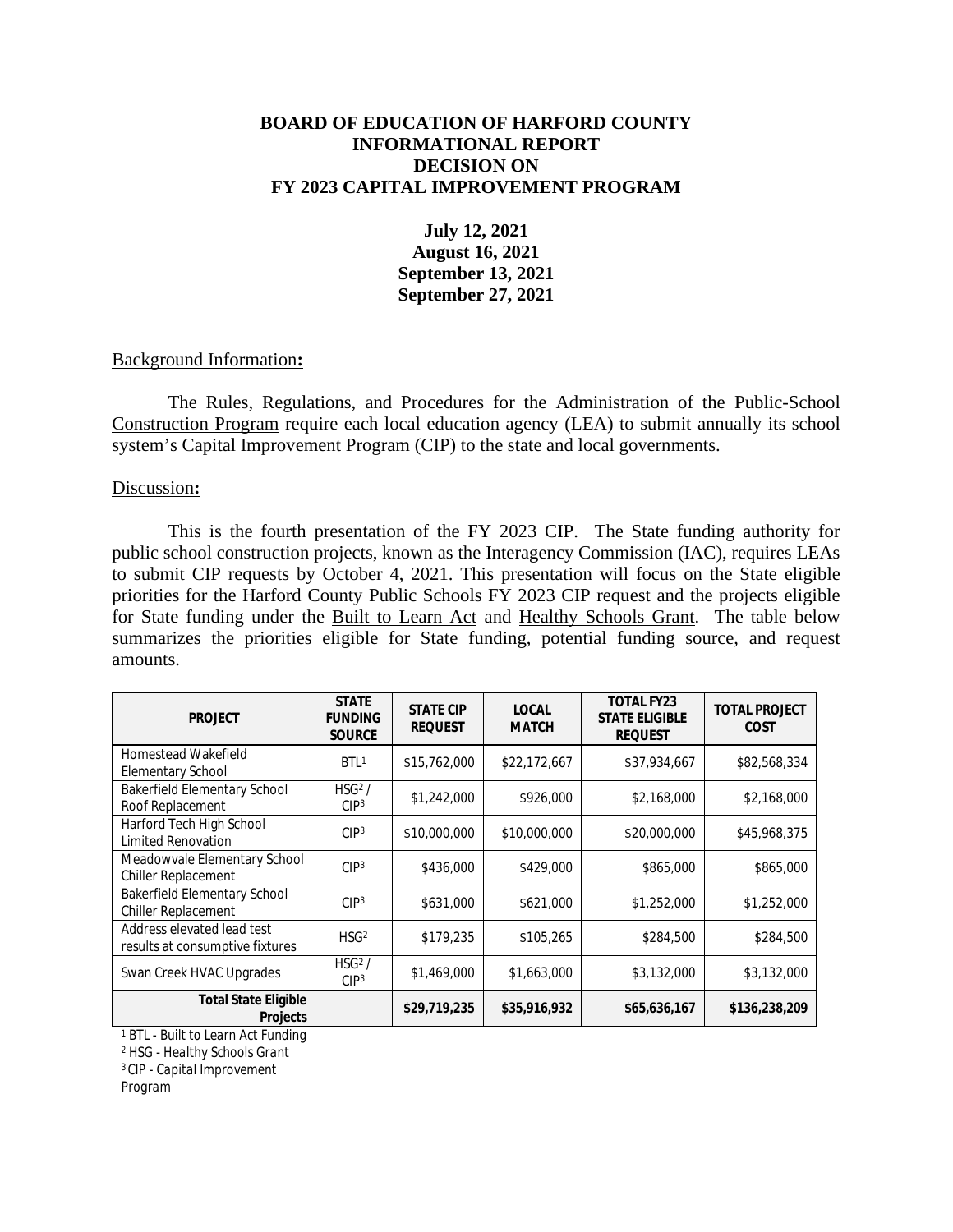Between now and January, we will continue to work with the Board of Education and stakeholders to prioritize the FY 2023 local only CIP needs and align the request with our operating budget. In January, we will ask the Board of Education to approve the FY 2023 CIP for submission to the local government.

#### Superintendent's Recommendation:

The Superintendent of Schools recommends that the Board of Education approve the \$65,636,167 State eligible FY 2023 Capital Improvement Program budget for submission to the IAC.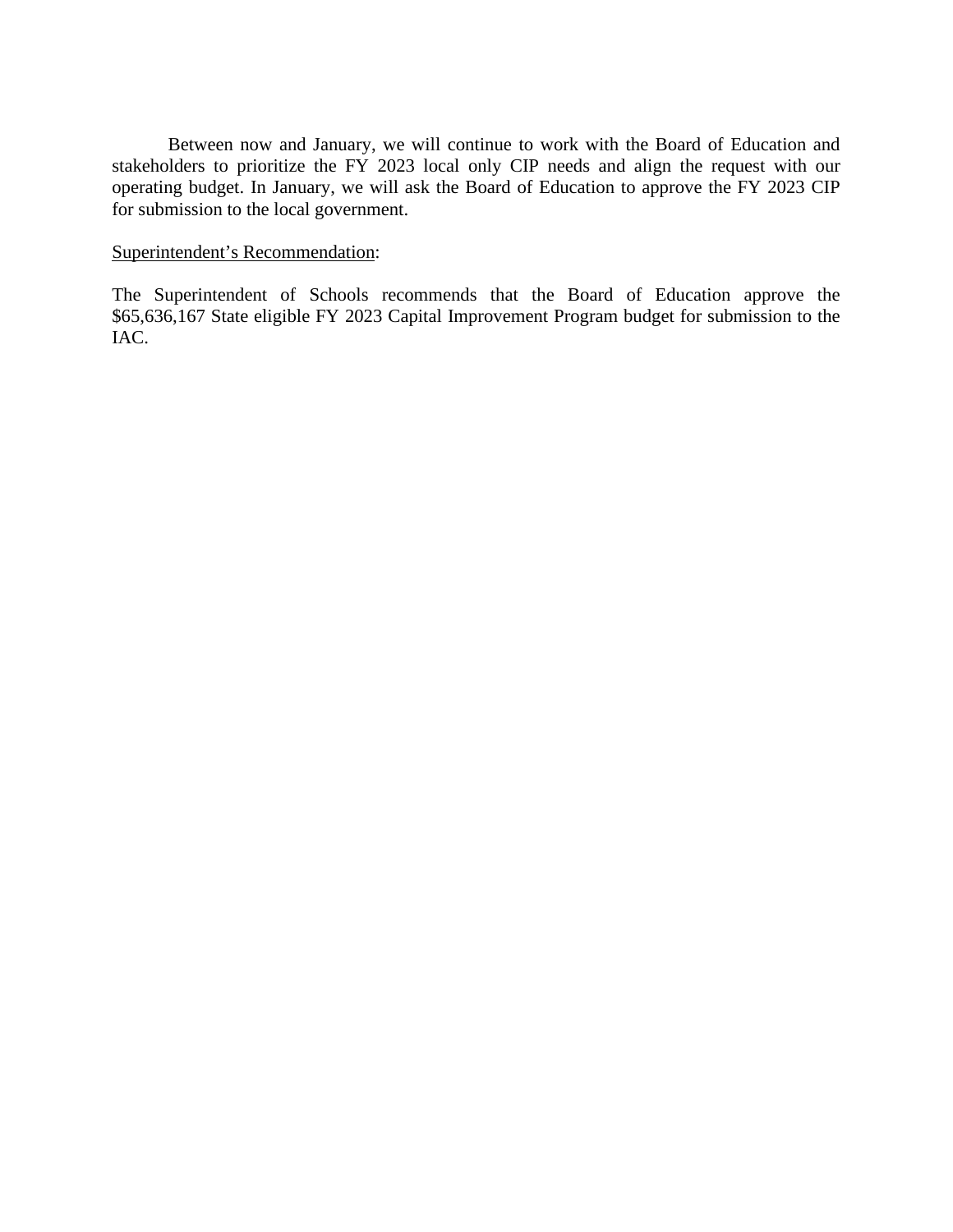# **FY 2023 Capital Improvement Program**

**Fourth presentation to the Board of Education**

*July 12, 2021*

*August 16, 2021*

*September 13, 2021*

**September 27, 2021**

H: PS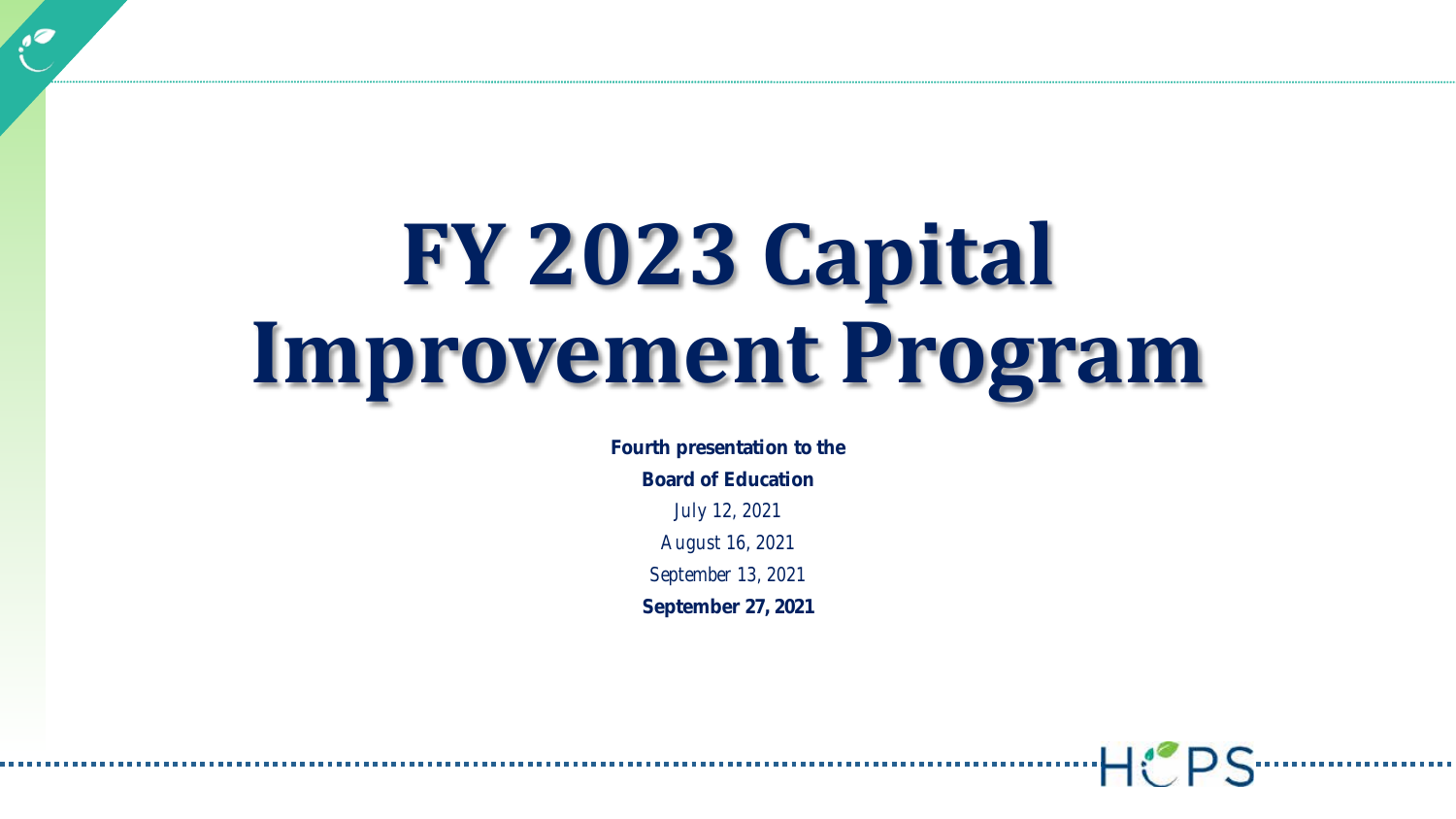## CIP Process

• Educational Facilities Master Plan (BOE Approved in June) • Comprehensive Maintenance Plan (BOE Approved in June) • Academic Requirements • Regulatory Requirements • **Initial Board Presentation (July)** • Compare Priorities of all HCPS Needs • Evaluate Existing Resources • Available Funding • Operating Expenses • **Capital Improvement Plan (BOE Approves State Request in September, Local Request in December)** • **Submission to State (October)** • Work Session with the State • Planning Advisory Boards • IAC (Interagency Committee) Hearing • **Final CIP Submission to County (January) Identify Needs** *(Year Round)* **Evaluate and Adjust** *(June – September)* **State and Local Submission** *(October – January) Current Step of the Process*



Slide 2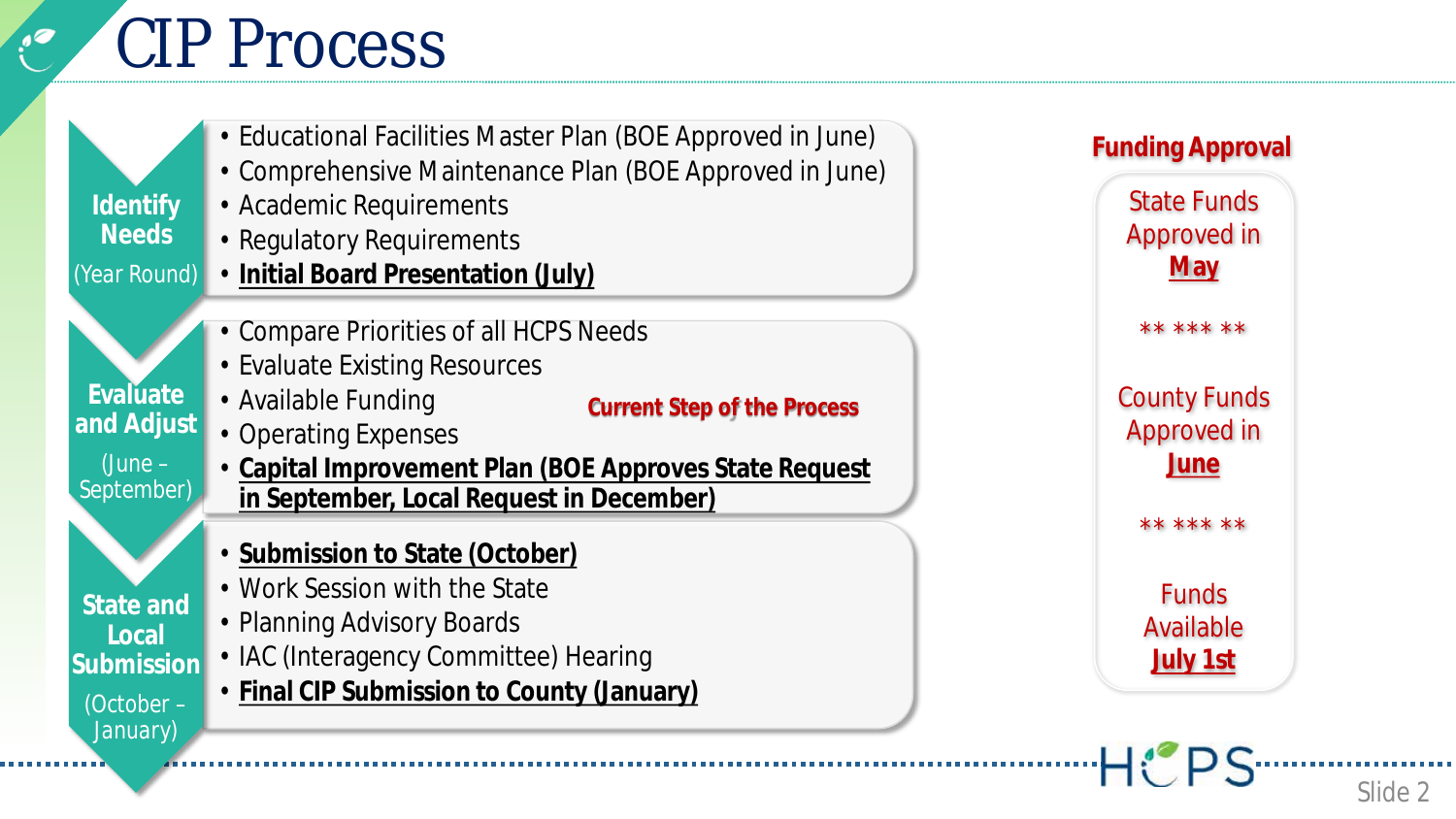## FY 2023 State Funding

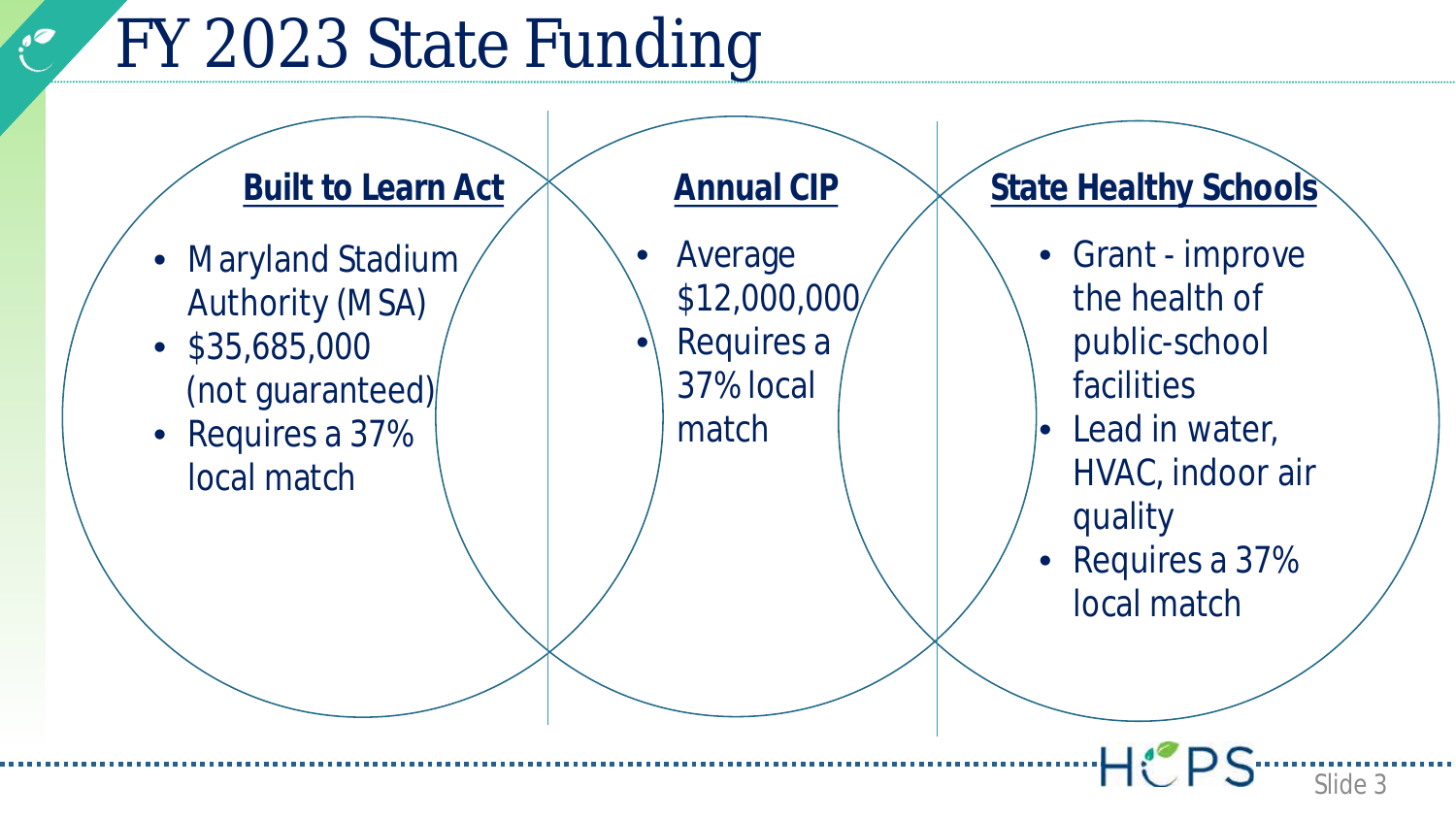## FY 2023 State Project Request

| <b>PROJECT</b>                                                    | <b>STATE</b><br><b>FUNDING SOURCE</b> | <b>FY 23 STATE</b><br><b>REQUEST</b> | <b>FY 23 LOCAL</b><br><b>MATCH</b><br><b>REQUEST</b> | <b>TOTAL FY23</b><br><b>REQUEST</b> | <b>TOTAL</b><br><b>PROJECT</b><br><b>COST</b> |
|-------------------------------------------------------------------|---------------------------------------|--------------------------------------|------------------------------------------------------|-------------------------------------|-----------------------------------------------|
| Homestead Wakefield Elementary<br>School                          | Built to Learn / CIP                  | \$15,762,000                         | \$22,172,667                                         | \$37,934,667                        | \$82,568,334                                  |
| <b>Bakerfield Elementary School</b><br><b>Roof Replacement</b>    | Healthy Schools Grant<br>/ CIP        | \$1,242,000                          | \$926,000                                            | \$2,168,000                         | \$2,168,000                                   |
| Harford Technical High School<br>Multi-Systemic Renovation        | <b>CIP</b>                            | \$10,000,000                         | \$10,000,000                                         | \$20,000,000                        | \$45,968,375                                  |
| Meadowvale Elementary School<br><b>Chiller Replacement</b>        | <b>CIP</b>                            | \$436,000                            | \$429,000                                            | \$865,000                           | \$865,000                                     |
| <b>Bakerfield Elementary School</b><br><b>Chiller Replacement</b> | <b>CIP</b>                            | \$631,000                            | \$621,000                                            | \$1,252,000                         | \$1,252,000                                   |
| Addressing schools with elevated<br>lead testing results          | <b>Healthy School Grant</b>           | \$179,235                            | \$105,265                                            | \$284,500                           | \$284,500                                     |
| Swan Creek HVAC Upgrades                                          | <b>Healthy Schools Grant</b><br>/ CIP | \$1,469,000                          | \$1,663,000                                          | \$3,132,000                         | \$3,132,000                                   |
|                                                                   | <b>TOTAL</b>                          | \$29,719,235                         |                                                      | \$35,916,932 \$65,636,167           | \$136,238,209                                 |

Slide 4

<sup>..</sup>H்ட்PS ······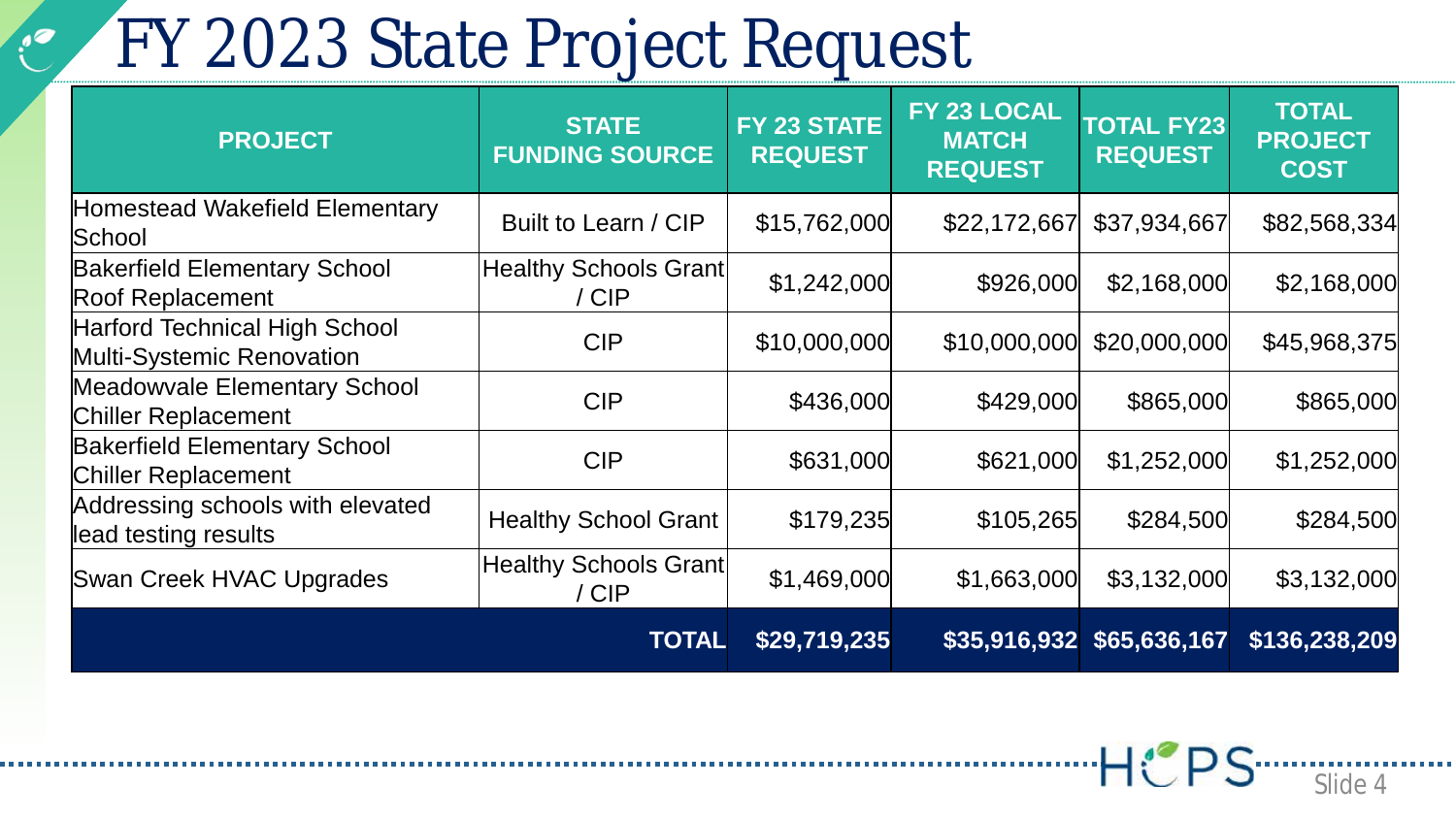## Next Steps

- State submission October 2021
- Work with BOE, leadership team, and budget managers to evaluate all needs

Slide 5

- Priority Matrix Score
- Existing resources
- •Available funding (State and Local)
- •Impact to operating
- •BOE approval of Local Request December 2021
- County submission January 2022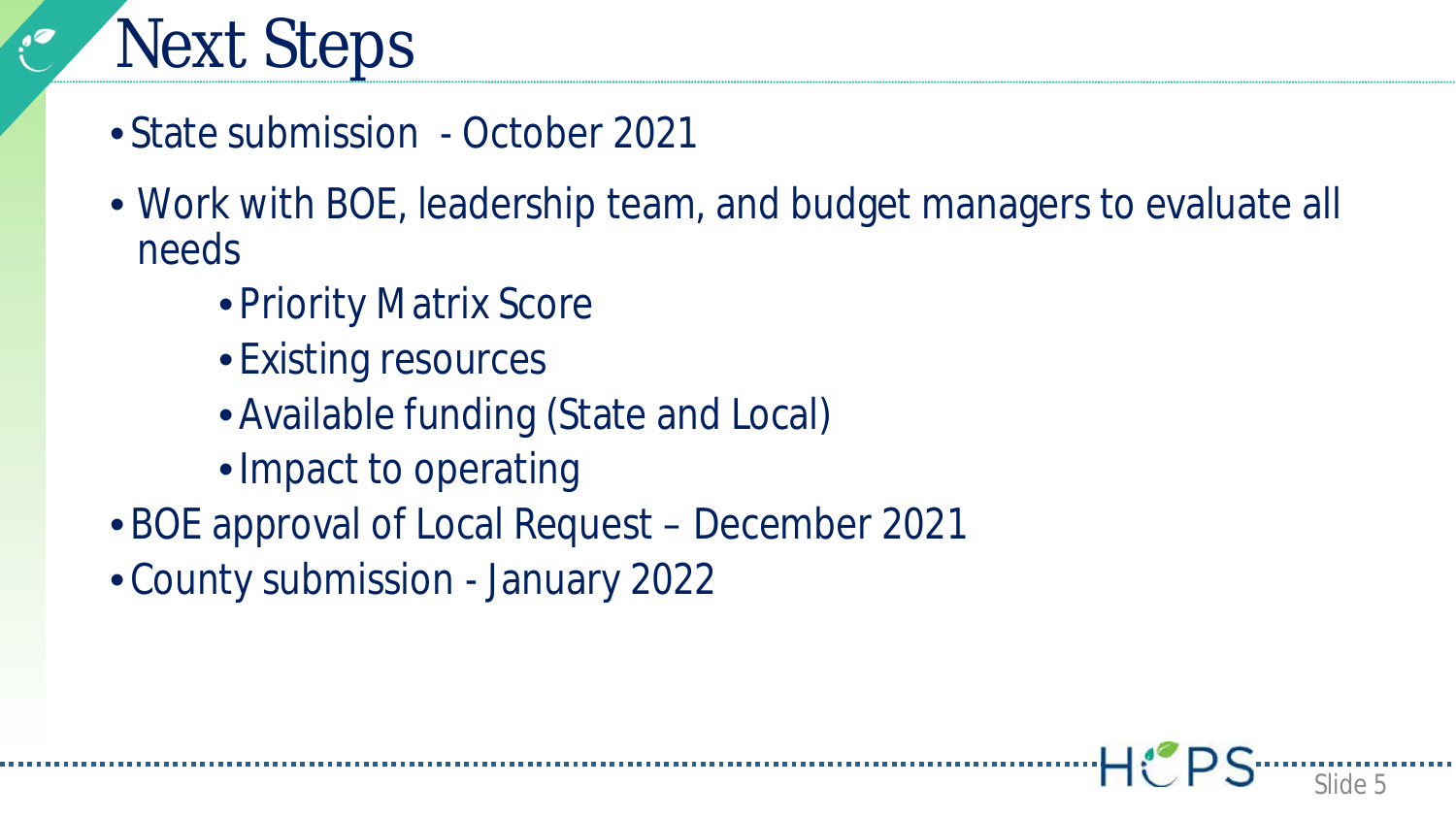The Superintendent of Schools recommends that the Board of Education approve the \$65,636,167 State eligible FY 2023 Capital Improvement Program budget for submission to the IAC.

Slide 6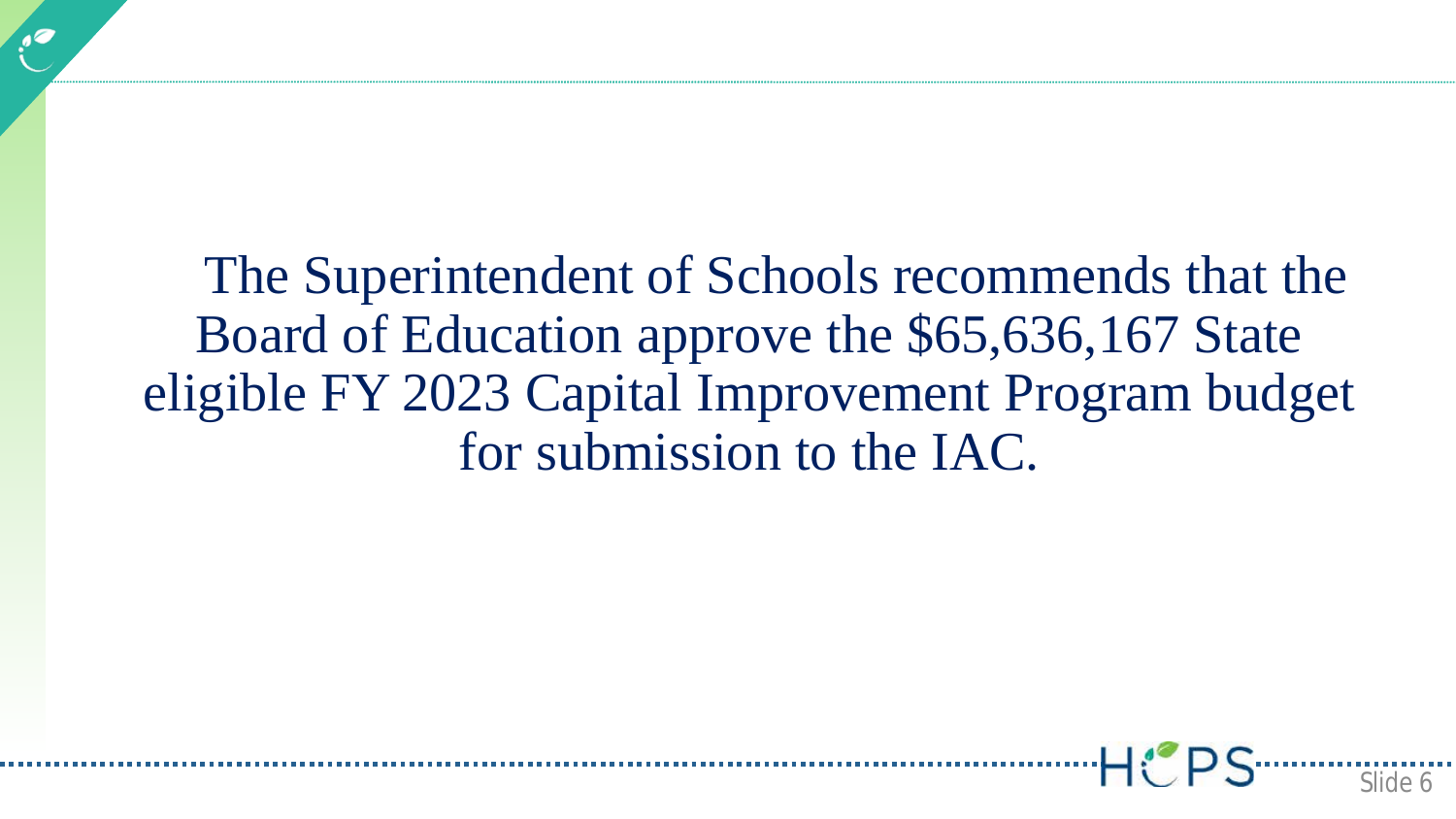#### **PROJECT:** HOMESTEAD WAKEFIELD ELEMENTARY MAJOR PROJECT **TYPE OF PROJECT**

**COUNCIL DISTRICT: LOCATION:** Bel Air, MD **PROJECT NUMBER**

#### **Project Description /**

**Justification:**

 Homestead Wakefield Elementary School in Bel Air, MD consists of three (3) separate structures. The entire campus consists of approximately 115,458 square feet. The Wakefield school building was constructed in 1958 and consists of approximately 58,245 square feet. In 1966, the Homestead building was constructed, which consists of approximately 52,628 square feet. A remote kindergarten building was constructed near the Wakefield building in 1968 and consists of approximately 4,585 square feet.

 The three building school is aged, antiquated, inefficient and poses many safety concerns. Additionally, forty (40') feet of elevation separates Wakefield from Homestead adding to the complexity of operating a three building campus. The site also has stormwater issues, traffic congestion without a separate bus drop off loop, aged playground equipment, and 50-yr underground storage tanks. The building equipment is at end of life; there are building leaks, lighting issues, major HVAC concerns, and lack ADA compliance. The program space for educational purposed are inadequate.

 A revised scope study recommending completely replacing the Homestead/Wakefield Elementary School on the site of the Wakefield building was approved by the BOE ion February 2021. The scope study also analyzed the facility capacity in coordination with the balancing enrollment study. It was determined that a capacity of 1,100 students was needed to address capacity concerns in the area. Education Specifications have been developed and approved by the local BOE and MSDE. The project is currently in design and construction to begin in 2021. This request is for the first year of construction funding required to complete the project. This project will be put forward as the number 1 priority for the State Built to Learn Act funding for the State portion of the project.

#### **Priority Band/Priority 1-3 Major Construction**

**Project Schedule:** Construction to begin 2022 **Project Status:** Design

#### EXPENDITURE SCHEDULE

|                           | Prior     | FY 2023              | Appro.       |            |         |         | <b>Five Year Capital Program</b> |         |              |         |         | <b>Master Plan</b> |         | <b>Total Project</b> |
|---------------------------|-----------|----------------------|--------------|------------|---------|---------|----------------------------------|---------|--------------|---------|---------|--------------------|---------|----------------------|
| <b>Cost Elements</b>      | Appro.    | <b>Budget</b>        | <b>Total</b> | FY 2024    | FY 2025 | FY 2026 | FY 2027                          | FY 2028 | Sub-total    | FY 2029 | FY 2030 | FY 2031            | FY 2032 | Cost                 |
| <b>Engineering/Design</b> | 6,000,000 |                      | 6,000,000    |            |         |         |                                  |         | 6,000,000    |         |         |                    |         | 6,000,000            |
| <b>Land Acquisition</b>   |           |                      |              |            |         |         |                                  |         |              |         |         |                    |         | $\bf{0}$             |
| <b>Construction</b>       |           | 37,934,667           | 37,934,667   | 34.433.667 |         |         |                                  |         | 72.368.334   |         |         |                    |         | 72,368,334           |
| <b>Inspection Fees</b>    |           |                      |              |            |         |         |                                  |         |              |         |         |                    |         | $\bf{0}$             |
| Equip. / Furn.            |           |                      |              | 4,200,000  |         |         |                                  |         | 4,200,000    |         |         |                    |         | 4,200,000            |
| <b>Total Cost</b>         |           | 6,000,000 37,934,667 | 43,934,667   | 38,633,667 |         |         |                                  |         | 0 82,568,334 |         |         |                    |         | 82,568,334           |

#### FUNDING SCHEDULE

| State              | <b>LP</b> |                                 | $15,762,000$   15,762,000   20,564,000 |   |  | 36,326,000       |  |  | 36,326,000   |
|--------------------|-----------|---------------------------------|----------------------------------------|---|--|------------------|--|--|--------------|
| Local              |           | 6,000,000 22,172,667 28,172,667 | 18,069,667                             |   |  | 46.242.334       |  |  | 46,242,334   |
| <b>Other</b>       |           |                                 |                                        |   |  |                  |  |  | $\bf{0}$     |
|                    |           |                                 |                                        |   |  |                  |  |  | $\mathbf{0}$ |
|                    |           |                                 |                                        |   |  |                  |  |  | $\mathbf{0}$ |
| <b>Total Funds</b> |           | 6,000,000 37,934,667 43,934,667 | 38,633,667                             | n |  | $0$   82,568,334 |  |  | 82,568,334   |

**PROJECT MANAGER: Harry Miller**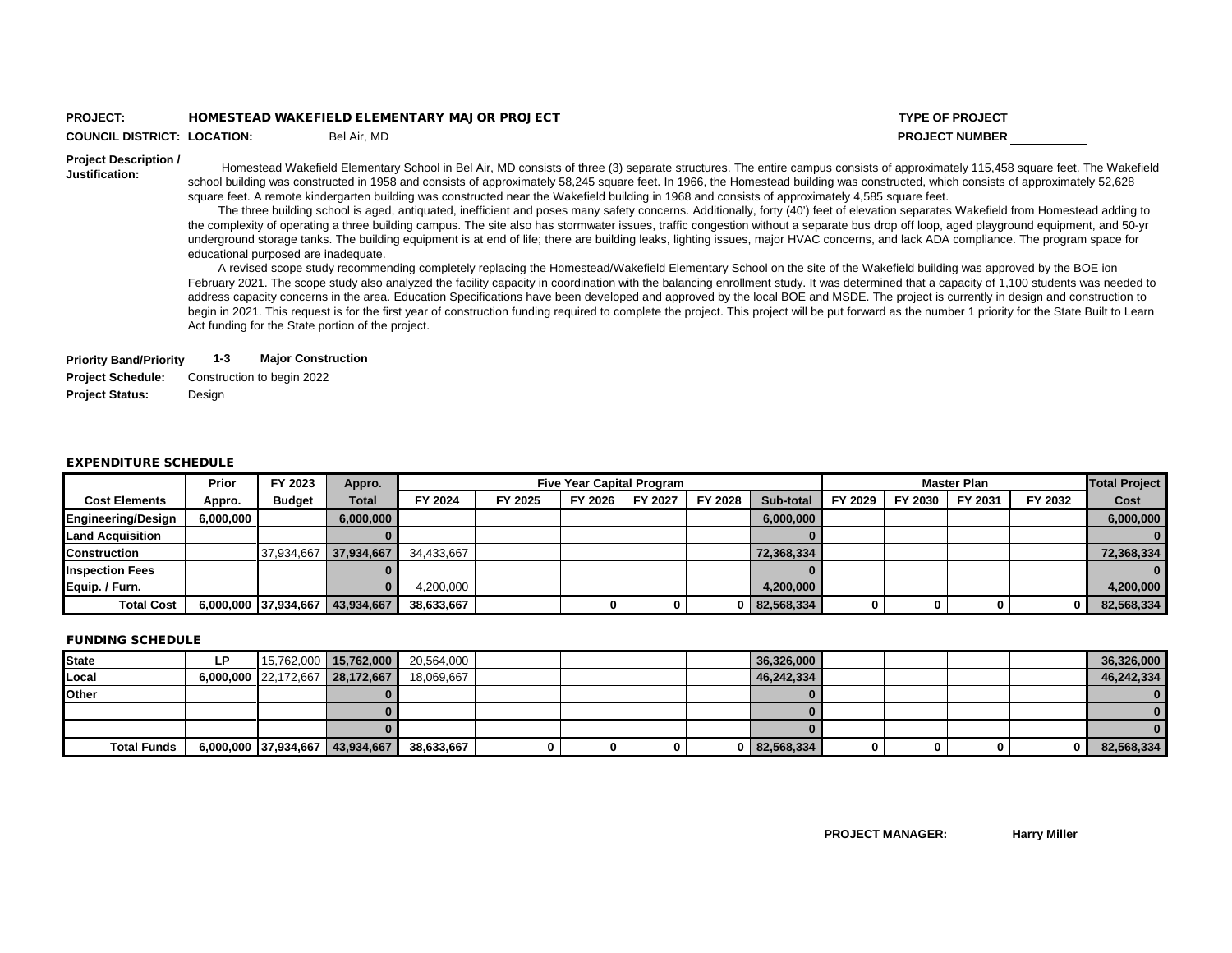#### **PROJECT:** ROOF REPLACEMENT - Bakerfield Elementary School

**COUNCIL DISTRICT: LOCATION:** Aberdeen, Maryland Abert Council 2009 and 2009 and 2009 and 2009 and 2009 and 2009 and 2009 and 2009 and 2009 and 2009 and 2009 and 2009 and 2009 and 2009 and 2009 and 2009 and 2009 and 2009 a Aberdeen, Maryland

Project Description / The periodic replacement of roof systems is necessary to prevent damage to the interior of the building and to prevent indoor air quality issues. Additionally, aging schools **Justification:** require window, door, masonry or siding renewal outside the modernization. Improvements provide enhanced security, energy conservation and weatherproofing. Projects are submitted for funding consideration through the State Capital Improvement Plan request.

> Bakerfield Elementary School's roof is a mix of flat built-up roofing (BUR) installed in 1983 and 1994, sloped BUR installed in 1999 and standing seam metal installed in 1999. The BUR portion needs replacement as leaks and maintenance concerns have increasing become an issue. Most of the drains have been re-flashed at least once. Some of them have required a second reworking. Because there is no taper built into most of the roof, water ponds on it degrading the original felts as well as the repairs. The weakening or "rot" of the roof typically begins at the drains, as those areas tend to take the longest time to dry out. Over time, it will progress to the rest of the roof. While the metal roof is in fair condition, it should be painted or coated to stop the progression of rust that has started.

Funds are requested rte replace the built-up roofing portion with a 20 year NDL warranty system utilizing tapered insulation to achieve a 1/4" per foot of slope and paint/coat the metal portion to extend the life and prevent premature failures.

**Priority Band** 1 Major Construction **Project Schedule:** Design: July - November 2022, Bid: February 2023 Award Contract: May 2023 Construction Start - June 2023, Construction Completion - August 2023 **Project Status:** N/A

#### EXPENDITURE SCHEDULE

|                         | Prior  | FY 2023       | Appro.       |         |         | <b>Five Year Capital Program</b> |         |         |           |         |         | <b>Master Plan</b> |         | <b>Total Project</b> |
|-------------------------|--------|---------------|--------------|---------|---------|----------------------------------|---------|---------|-----------|---------|---------|--------------------|---------|----------------------|
| <b>Cost Elements</b>    | Appro. | <b>Budget</b> | <b>Total</b> | FY 2024 | FY 2025 | FY 2026                          | FY 2027 | FY 2028 | Sub-total | FY 2029 | FY 2030 | FY 2031            | FY 2032 | Cost                 |
| Engineering/Design      |        | 171,000       | 171,000      |         |         |                                  |         |         | 171.000   |         |         |                    |         | 171,000              |
| <b>Land Acquisition</b> |        |               |              |         |         |                                  |         |         |           |         |         |                    |         | $\mathbf{0}$         |
| <b>Construction</b>     |        | 1,997,000     | 1,997,000    |         |         |                                  |         |         | 1,997,000 |         |         |                    |         | 1,997,000            |
| <b>Inspection Fees</b>  |        |               |              |         |         |                                  |         |         |           |         |         |                    |         | $\mathbf{0}$         |
| Equip. / Furn.          |        |               |              |         |         |                                  |         |         |           |         |         |                    |         | $\mathbf{0}$         |
| <b>Total Cost</b>       |        | 2,168,000     | 2,168,000    | 0       |         |                                  |         |         | 2,168,000 |         |         |                    | 0.      | 2,168,000            |

#### FUNDING SCHEDULE

| <b>State</b>           | 1,242,000 | 1,242,000 |  |  | 1,242,000 |  |  | 1,242,000 |
|------------------------|-----------|-----------|--|--|-----------|--|--|-----------|
| Local                  | 926,000   | 926,000   |  |  | 926,000   |  |  | 926,000   |
| <b>Other</b>           |           |           |  |  |           |  |  |           |
| Harford Cty P & R      |           |           |  |  |           |  |  |           |
| <b>Harford Cty BOE</b> |           |           |  |  |           |  |  |           |
| <b>State Reimburse</b> |           |           |  |  |           |  |  |           |
| <b>Total Funds</b>     | 2,168,000 | 2,168,000 |  |  | 2,168,000 |  |  | 2,168,000 |

**PROJECT MANAGER:** Chuck Grebe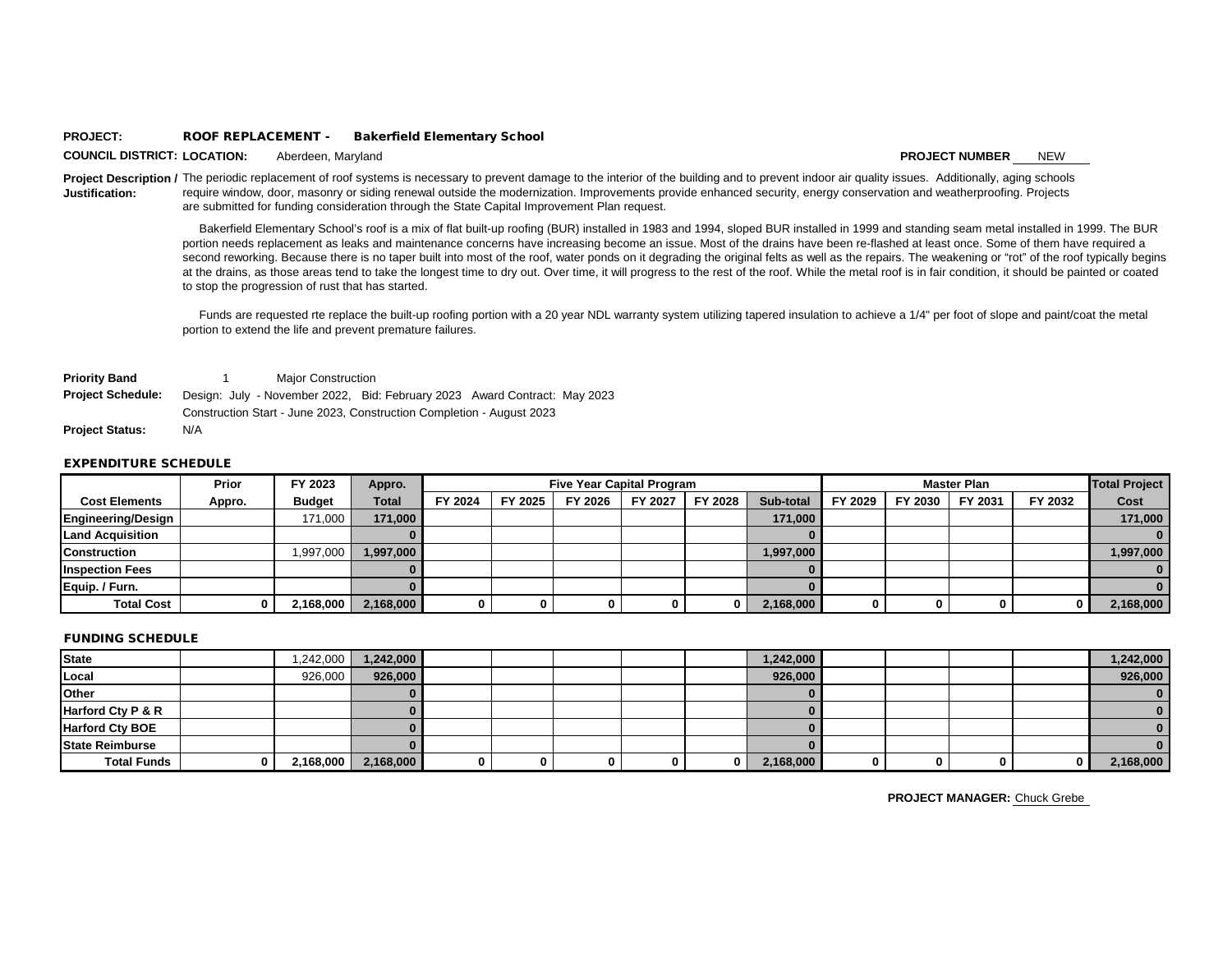#### **PROJECT:** HARFORD TECHNICAL HIGH SCHOOL LIMITED RENOVATION PROJECT

**COUNCIL DISTRICT: LOCATION:** Bel Air, MD **PROJECT NUMBER**

**Project Description / Justification:** Harford Technical High School (HTHS) has been identified as the highest priority for systemic renovation for the past three (3) years. However, due to State and local funding constraints, it has been deferred. HTHS has multiple systemic needs including: mechanical (HVAC), building envelope (windows, doors, etc.), plumbing, electrical, and fire safety.

Additionally, HCPS' instructional stakeholders have identified multiple educational program needs. The top program priorities for are: update culinary arts program space to meet state requirements, update and moderneize the cosmetology program spaces, upgrade the gas, electrical, and ventilation for the welding and machine shop programs, provide technology upgrades for the CADD program, and modify a space for the Academy of Health Professions (AHP) program to be used for physical therapy training.

This project will address both the systemic and program needs in a muli-year phased project.

**Priority Band/Priority 1-3 Major Construction Project Schedule:**

#### **Project Status: N/A**

#### EXPENDITURE SCHEDULE

|                           | Prior  | FY 2023       | Appro.       |            |            |         | <b>Five Year Capital Program</b> |         |            |         |         | <b>Master Plan</b> |         | <b>Total Project</b> |
|---------------------------|--------|---------------|--------------|------------|------------|---------|----------------------------------|---------|------------|---------|---------|--------------------|---------|----------------------|
| <b>Cost Elements</b>      | Appro. | <b>Budget</b> | <b>Total</b> | FY 2024    | FY 2025    | FY 2026 | FY 2027                          | FY 2028 | Sub-total  | FY 2029 | FY 2030 | FY 2031            | FY 2032 | Cost                 |
| <b>Engineering/Design</b> |        | 2,600,000     | 2.600.000    |            |            |         |                                  |         | 2,600,000  |         |         |                    |         | 2,600,000            |
| Land Acquisition          |        |               |              |            |            |         |                                  |         |            |         |         |                    |         |                      |
| <b>Construction</b>       |        | 17,400,000    | 17.400.000   | 12.984.188 | 11,734,187 |         |                                  |         | 42,118,375 |         |         |                    |         | 42,118,375           |
| <b>Inspection Fees</b>    |        |               |              |            |            |         |                                  |         |            |         |         |                    |         |                      |
| Equip. / Furn.            |        |               |              |            | .250,000   |         |                                  |         | 1,250,000  |         |         |                    |         | 1,250,000            |
| <b>Total Cost</b>         |        | 20,000,000    | 20,000,000   | 12,984,188 | 12,984,187 |         |                                  |         | 45,968,375 |         |         |                    | 0       | 45,968,375           |

#### FUNDING SCHEDULE

| State              |  | 10,000,000   10,000,000 | 7,060,500  | 7,060,500  |  | 24.121.000       |  |   |   | 24,121,000 |
|--------------------|--|-------------------------|------------|------------|--|------------------|--|---|---|------------|
| Local              |  | 10,000,000 10,000,000   | 5.923.688  | 5,923,687  |  | 21,847,375       |  |   |   | 21,847,375 |
| <b>I</b> Other     |  |                         |            |            |  |                  |  |   |   |            |
|                    |  |                         |            |            |  |                  |  |   |   |            |
|                    |  |                         |            |            |  |                  |  |   |   |            |
| <b>Total Funds</b> |  | 0 20,000,000 20,000,000 | 12,984,188 | 12,984,187 |  | $0$   45,968,375 |  | o | 0 | 45,968,375 |

**PROJECT MANAGER: TBD**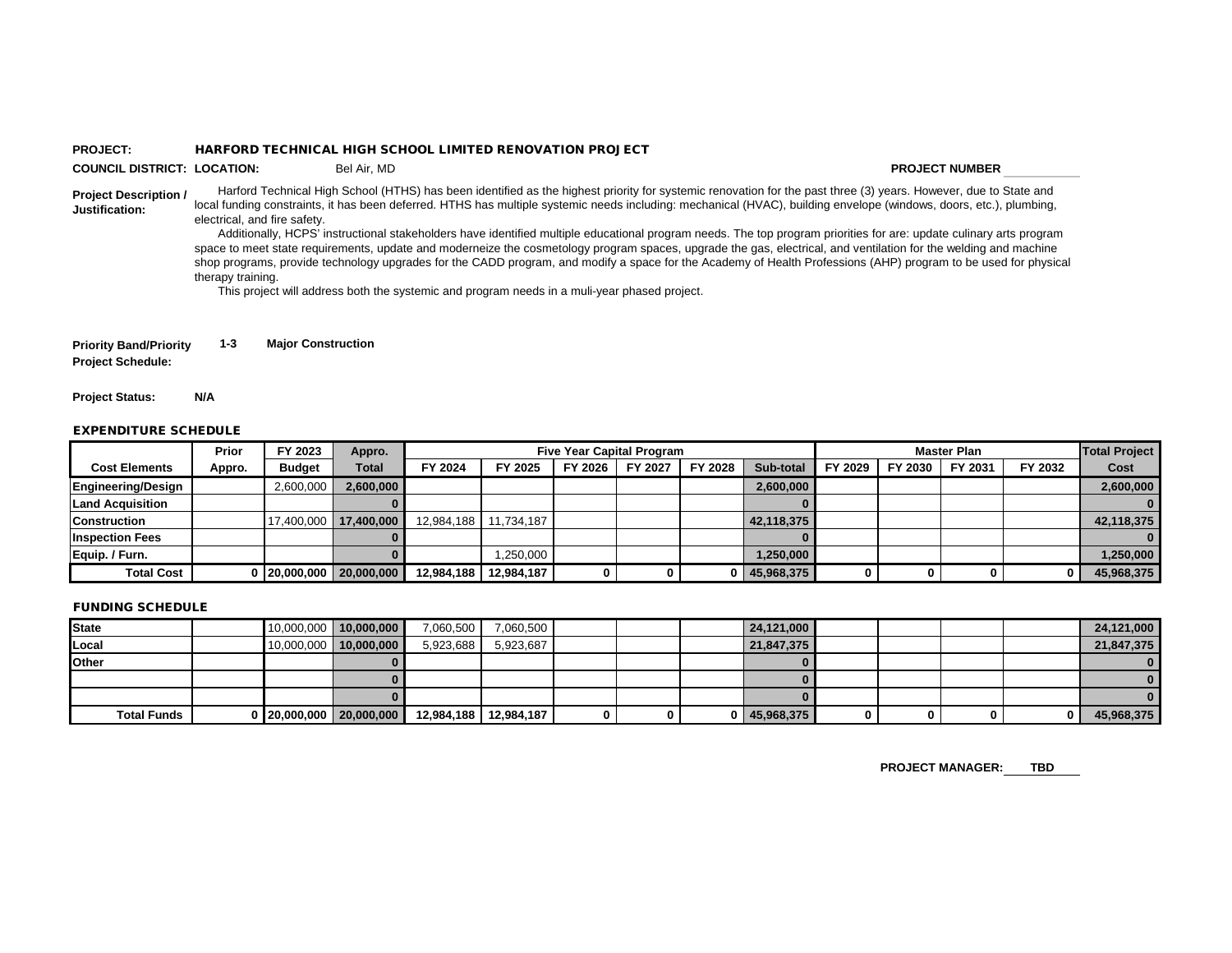| <b>PROJECT:</b>                                | <b>Meadowvale Elementary School</b>                                                                                                                                                                                                                                                                                                                                                                                                                                                                                                                 | <b>TYPE OF PROJECT</b>    |
|------------------------------------------------|-----------------------------------------------------------------------------------------------------------------------------------------------------------------------------------------------------------------------------------------------------------------------------------------------------------------------------------------------------------------------------------------------------------------------------------------------------------------------------------------------------------------------------------------------------|---------------------------|
| <b>COUNCIL DISTRICT:</b>                       | <b>LOCATION: Havre de Grace, MD</b>                                                                                                                                                                                                                                                                                                                                                                                                                                                                                                                 | <b>PROJECT NUMBER NEW</b> |
| <b>Project Description /</b><br>Justification: | The funds will be used to replace the 21 year old failing air-cooled rotary screw chiller with an new energy efficient air-cooled<br>chiller. The current chiller has been previously identified as requiring replacement. Recently, it has experienced increased failures<br>that caused the school to be without cooling for a short period. Future problems could lead to additional damage done to the<br>internal components of the chiller. There is risk of possible permanent damage and loss of cooling for an extended period of<br>time. |                           |
| <b>Priority Band</b>                           | <b>Major Construction</b>                                                                                                                                                                                                                                                                                                                                                                                                                                                                                                                           |                           |
| <b>Project Schedule:</b>                       | Design summer 2022. Bid Fall of 2022. Construction Winter 2022 - Spring 2023.                                                                                                                                                                                                                                                                                                                                                                                                                                                                       |                           |
| <b>Project Status:</b>                         | N/A                                                                                                                                                                                                                                                                                                                                                                                                                                                                                                                                                 |                           |

#### EXPENDITURE SCHEDULE

|                         | Prior  | FY 2023       | Appro.  |  | <b>Five Year Capital Program</b> |  |                                                                                   |   | <b>Master Plan</b> | <b>Total Project</b> |
|-------------------------|--------|---------------|---------|--|----------------------------------|--|-----------------------------------------------------------------------------------|---|--------------------|----------------------|
| <b>Cost Elements</b>    | Appro. | <b>Budget</b> | Total   |  |                                  |  | FY 2024 FY 2025 FY 2026 FY 2027 FY 2028 Sub-total FY 2029 FY 2030 FY 2031 FY 2032 |   |                    | <b>Cost</b>          |
| Engineering/Design      |        | 100,000       | 100.000 |  |                                  |  | 100.000                                                                           |   |                    | 100,000              |
| <b>Land Acquisition</b> |        |               |         |  |                                  |  |                                                                                   |   |                    |                      |
| <b>Construction</b>     |        | 765.000       | 765,000 |  |                                  |  | 765.000                                                                           |   |                    | 765,000              |
| <b>Inspection Fees</b>  |        |               |         |  |                                  |  |                                                                                   |   |                    |                      |
| Equip. / Furn.          |        |               |         |  |                                  |  |                                                                                   |   |                    |                      |
| <b>Total Cost</b>       |        | 865,000       | 865,000 |  |                                  |  | 865.000                                                                           | 0 |                    | 865,000              |

#### FUNDING SCHEDULE

| <b>State</b>       | 436,000 | 436,000 |   |   |   |          |          | 436,000 |  |  | 436,000 |
|--------------------|---------|---------|---|---|---|----------|----------|---------|--|--|---------|
| Local              | 429,000 | 429,000 |   |   |   |          |          | 429,000 |  |  | 429,000 |
| <b>Other</b>       |         |         |   |   |   |          |          |         |  |  | 0       |
|                    |         |         |   |   |   |          |          |         |  |  | 0       |
|                    |         |         |   |   |   |          |          |         |  |  | 0       |
| <b>Total Funds</b> | 865,000 | 865,000 | 0 | 0 | 0 | $\bf{0}$ | $\bf{0}$ | 865,000 |  |  | 865,000 |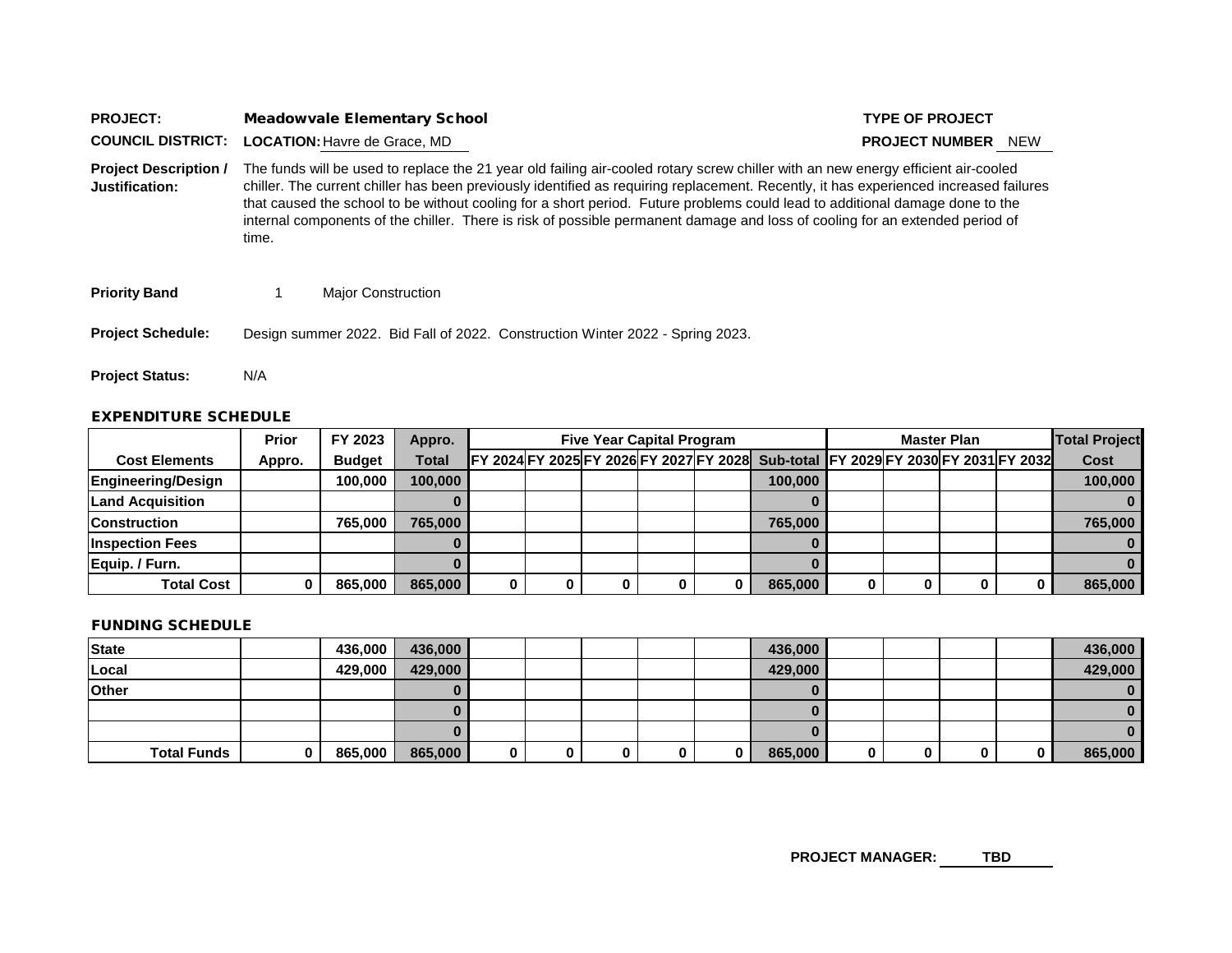| <b>PROJECT:</b>              | <b>Bakerfield Elementary School</b>                                                                                                | <b>TYPE OF PROJECT</b>       |
|------------------------------|------------------------------------------------------------------------------------------------------------------------------------|------------------------------|
|                              | <b>COUNCIL DISTRICT: LOCATION: Havre de Grace, MD</b>                                                                              | <b>PROJECT NUMBER</b><br>NEW |
| <b>Project Description /</b> | The funds will be used to replace the 23 year old failing air-cooled water chiller with a new energy efficient air-cooled chiller. |                              |
| Justification:               | TRecently, it has experienced increased failures that caused the school to be without cooling for a short period. Future problems  |                              |

**Justification:** TRecently, it has experienced increased failures that caused the school to be without cooling for a short period. Future problems could lead to additional damage done to the internal components of the chiller. There is risk of possible permanent damage and loss of cooling for an extended period of time.

| <b>Priority Band</b> |  | Major Construction |
|----------------------|--|--------------------|
|----------------------|--|--------------------|

**Project Schedule:** Design summer 2022. Bid Fall of 2022. Construction Winter 2022 - Spring 2023.

**Project Status:** N/A

#### EXPENDITURE SCHEDULE

|                         | <b>Prior</b> | FY 2023               | Appro.              |   | <b>Five Year Capital Program</b> |  |  |  |                                                                                   |  | <b>Total Project</b> |           |
|-------------------------|--------------|-----------------------|---------------------|---|----------------------------------|--|--|--|-----------------------------------------------------------------------------------|--|----------------------|-----------|
| <b>Cost Elements</b>    | Appro.       | <b>Budget</b>         | <b>Total</b>        |   |                                  |  |  |  | FY 2024 FY 2025 FY 2026 FY 2027 FY 2028 Sub-total FY 2029 FY 2030 FY 2031 FY 2032 |  |                      | Cost      |
| Engineering/Design      |              | 151,000               | 151.000             |   |                                  |  |  |  | 151.000                                                                           |  |                      | 151,000   |
| <b>Land Acquisition</b> |              |                       |                     |   |                                  |  |  |  |                                                                                   |  |                      |           |
| <b>Construction</b>     |              |                       | 1,101,000 1,101,000 |   |                                  |  |  |  | 1,101,000                                                                         |  |                      | 1,101,000 |
| <b>Inspection Fees</b>  |              |                       |                     |   |                                  |  |  |  |                                                                                   |  |                      |           |
| Equip. / Furn.          |              |                       |                     |   |                                  |  |  |  |                                                                                   |  |                      |           |
| <b>Total Cost</b>       |              | 0 1,252,000 1,252,000 |                     | 0 |                                  |  |  |  | $0$   1,252,000                                                                   |  |                      | 1,252,000 |

#### FUNDING SCHEDULE

| State              | 631,000 | 631,000                     |             |   |   |             | 631,000     |  |     | 631,000   |
|--------------------|---------|-----------------------------|-------------|---|---|-------------|-------------|--|-----|-----------|
| Local              | 621,000 | 621,000                     |             |   |   |             | 621,000     |  |     | 621,000   |
| Other              |         |                             |             |   |   |             |             |  |     | 0         |
|                    |         |                             |             |   |   |             |             |  |     | 0         |
|                    |         |                             |             |   |   |             |             |  |     |           |
| <b>Total Funds</b> |         | $0$   1,252,000   1,252,000 | $\mathbf 0$ | 0 | 0 | $\mathbf 0$ | 0 1,252,000 |  | 0 I | 1,252,000 |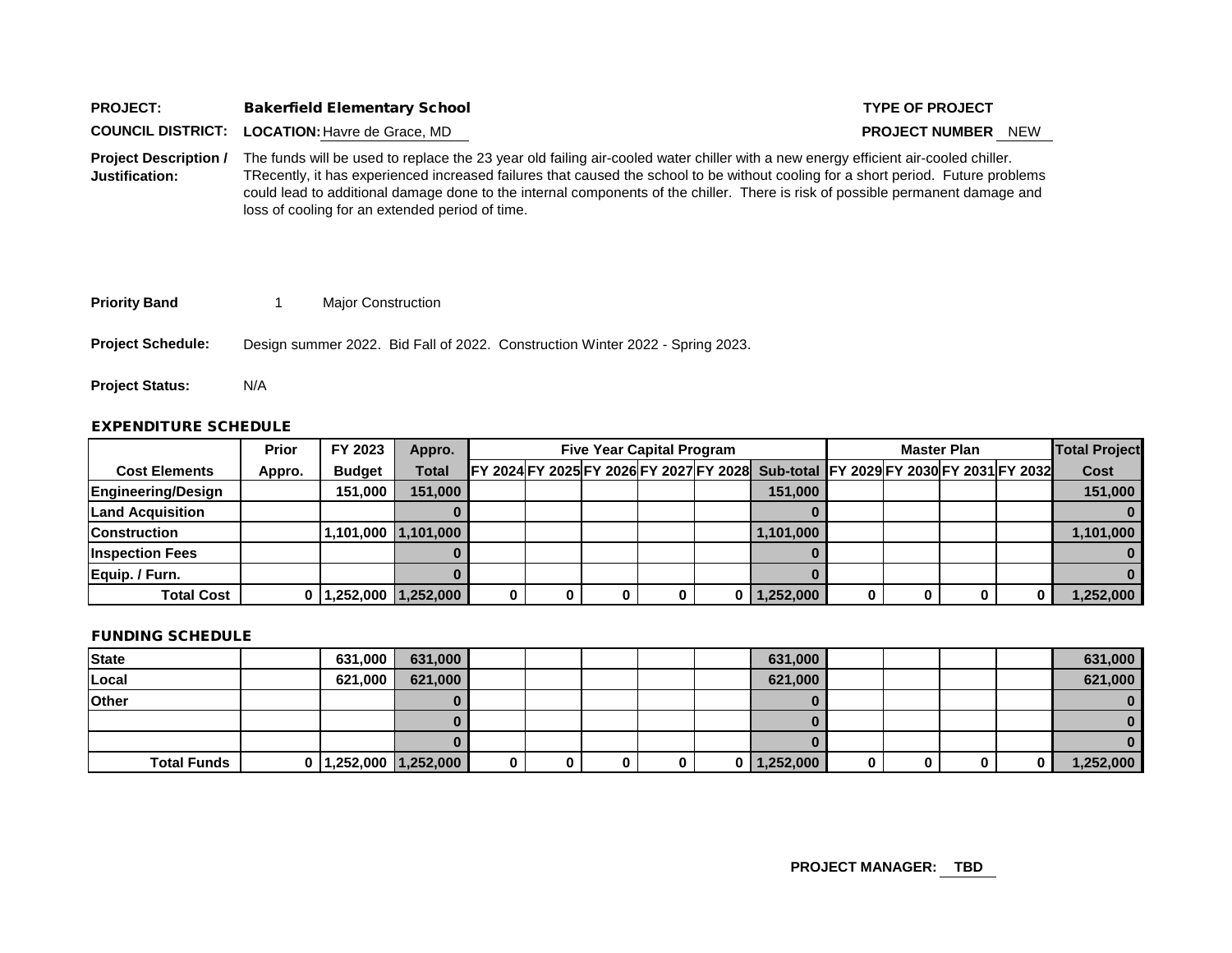| <b>PROJECT:</b><br><b>COUNCIL DISTRICT:</b>          | <b>Swan Creek HVAC Upgrades</b><br><b>LOCATION: Aberdeen, MD</b>                                                         | <b>PROJECT NUMBER</b>                                                                                                                                  |
|------------------------------------------------------|--------------------------------------------------------------------------------------------------------------------------|--------------------------------------------------------------------------------------------------------------------------------------------------------|
| <b>Project Description /</b><br><b>Justification</b> | centralized systems controls. Additionally, this project will replace boilers upgrading to gas and remove the fuel tank. | This project will upgrade the HVAC system at theSwan Creek School. This will provide improved comfort, humidity control, greater energy efficiency and |
| <b>Priority Band</b>                                 | <b>Major Construction</b>                                                                                                |                                                                                                                                                        |
| <b>Project Schedule:</b>                             | Design summer/fall 2022. Bid spring of 2023. Construction to begin summer 2023 and be completed in the fall.             |                                                                                                                                                        |
| <b>Project Status:</b>                               | N/A                                                                                                                      |                                                                                                                                                        |

#### **EXPENDITURE SCHEDULE**

|                           | Prior  | FY 2023       | Appro.       |         |         | <b>Five Year Capital Program</b> |         |                    |         | <b>Total Project</b> |         |         |           |
|---------------------------|--------|---------------|--------------|---------|---------|----------------------------------|---------|--------------------|---------|----------------------|---------|---------|-----------|
| <b>Cost Elements</b>      | Appro. | <b>Budget</b> | <b>Total</b> | FY 2024 | FY 2025 | FY 2026 FY 2027                  | FY 2028 | Sub-total          | FY 2029 | FY 2030              | FY 2031 | FY 2032 | Cost      |
| <b>Engineering/Design</b> |        | 350,000       | 350.000      |         |         |                                  |         | 350,000            |         |                      |         |         | 350,000   |
| <b>Land Acquisition</b>   |        |               |              |         |         |                                  |         |                    |         |                      |         |         |           |
| <b>Construction</b>       |        | 2.745.000     | 2,745,000    |         |         |                                  |         | 2,745,000          |         |                      |         |         | 2,745,000 |
| <b>Inspection Fees</b>    |        | 37,000        | 37,000       |         |         |                                  |         | 37,000             |         |                      |         |         | 37,000    |
| Equip. / Furn.            |        |               |              |         |         |                                  |         |                    |         |                      |         |         |           |
| <b>Total Cost</b>         |        | $0$ 3,132,000 | 3,132,000    | 0       |         |                                  |         | $0 \mid 3,132,000$ | 0       |                      | o       | 0       | 3,132,000 |

#### **FUNDING SCHEDULE**

| <b>State</b>       | ,469,000      | 1,469,000 |  |  | 1,469,000          |  |   | 1,469,000 |
|--------------------|---------------|-----------|--|--|--------------------|--|---|-----------|
| Local              | 1,663,000     | 1,663,000 |  |  | 1,663,000          |  |   | 1,663,000 |
| <b>Other</b>       |               |           |  |  |                    |  |   |           |
|                    |               |           |  |  |                    |  |   |           |
|                    |               |           |  |  |                    |  |   |           |
| <b>Total Funds</b> | $0$ 3,132,000 | 3,132,000 |  |  | $0 \mid 3,132,000$ |  | 0 | 3,132,000 |

**PROJECT MANAGER:** TBD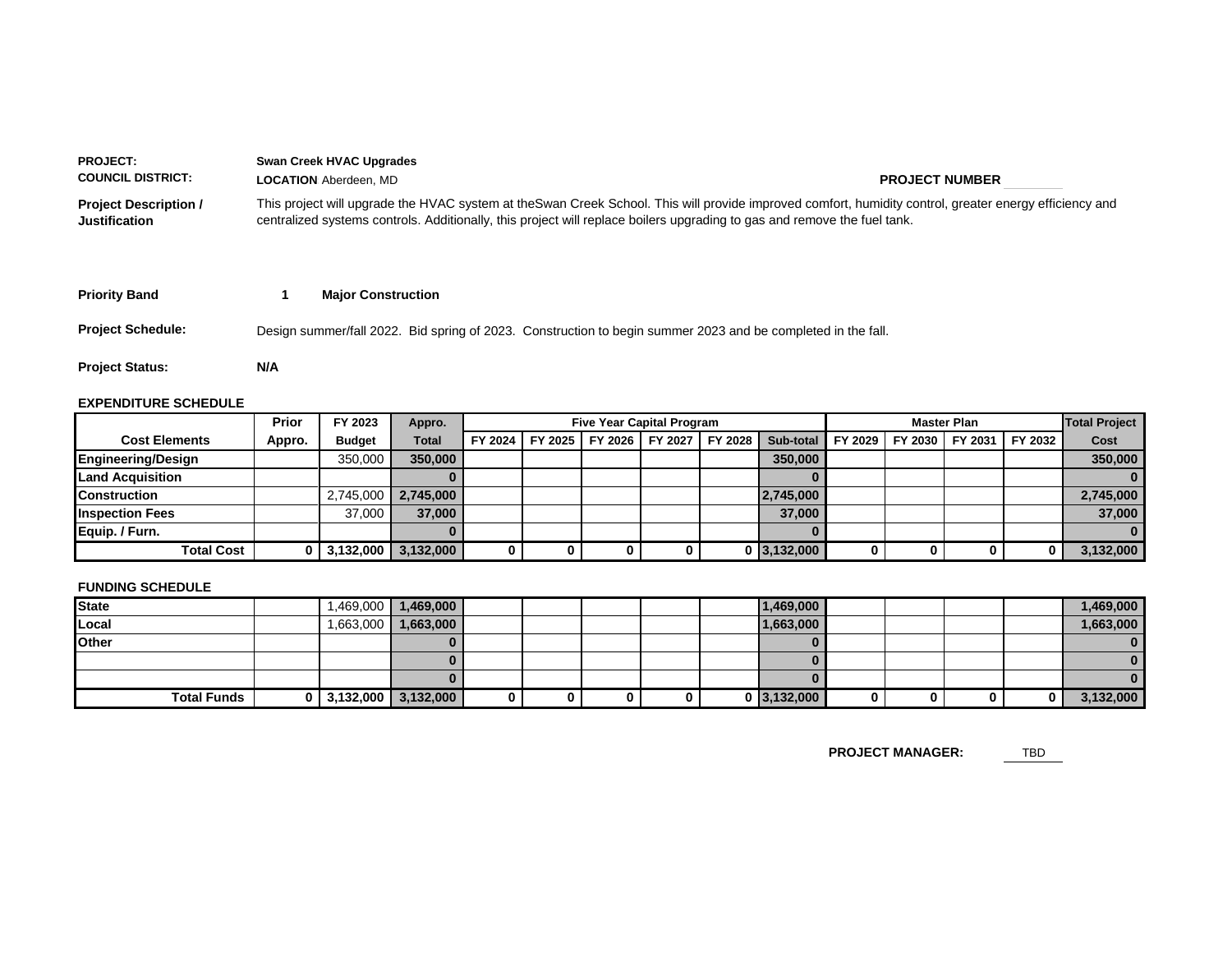| <b>PROJECT:</b><br><b>COUNCIL DISTRICT:</b>   | Replace primary consumption plumbing fixtures with lead test results above 5ppb                                                         |                                                                                                                                                                                                                                                                                                                       |
|-----------------------------------------------|-----------------------------------------------------------------------------------------------------------------------------------------|-----------------------------------------------------------------------------------------------------------------------------------------------------------------------------------------------------------------------------------------------------------------------------------------------------------------------|
|                                               | Multiple<br><b>LOCATION</b>                                                                                                             | <b>PROJECT NUMBER</b>                                                                                                                                                                                                                                                                                                 |
| <b>Project Description /</b><br>Justification | remediation is required. Water fountains which are between 5ppb and 20ppb will be replaced with filtered water bottle filling stations. | This project will replace primary consumption plumbing fixtures at locations with prior elevated lead testing results in consumptive fixtures which had<br>levels above 5ppb which will be replaced in an effort to remediate the problem. Once the fixture is replaced, retesting will occur to determine if further |

| <b>Priority Band</b>     | <b>Major Construction</b>                             |
|--------------------------|-------------------------------------------------------|
| <b>Project Schedule:</b> | Replacement to start as soon as funding is availible. |

### **EXPENDITURE SCHEDULE**

**Project Status: N/A**

|                         | Prior  | FY 2023       | Appro.       |         | <b>Five Year Capital Program</b> |  |                                 |  |                                         |  | <b>Total Projec</b><br><b>Master Plan</b> |  |         |         |  |
|-------------------------|--------|---------------|--------------|---------|----------------------------------|--|---------------------------------|--|-----------------------------------------|--|-------------------------------------------|--|---------|---------|--|
| <b>Cost Elements</b>    | Appro. | <b>Budget</b> | <b>Total</b> | FY 2024 |                                  |  | FY 2025 FY 2026 FY 2027 FY 2028 |  | Sub-total   FY 2029   FY 2030   FY 2031 |  |                                           |  | FY 2032 | Cost    |  |
| Engineering/Design      |        |               |              |         |                                  |  |                                 |  |                                         |  |                                           |  |         |         |  |
| <b>Land Acquisition</b> |        |               |              |         |                                  |  |                                 |  |                                         |  |                                           |  |         |         |  |
| <b>Construction</b>     |        | 255,000       | 255,000      |         |                                  |  |                                 |  | 255,000                                 |  |                                           |  |         | 255,000 |  |
| <b>Inspection Fees</b>  |        |               |              |         |                                  |  |                                 |  |                                         |  |                                           |  |         |         |  |
| Equip. / Furn.          |        |               |              |         |                                  |  |                                 |  |                                         |  |                                           |  |         |         |  |
| <b>Total Cost</b>       |        | 255,000       | 255,000      | 0       |                                  |  |                                 |  | 255,000                                 |  |                                           |  |         | 255,000 |  |

#### **FUNDING SCHEDULE**

| <b>State</b>       | 141,750 | 141,750 |  |  |   | 141,750 |  |  | 141,750      |
|--------------------|---------|---------|--|--|---|---------|--|--|--------------|
| Local              | 83,250  | 83,250  |  |  |   | 83,250  |  |  | 83,250       |
| <b>Other</b>       |         |         |  |  |   |         |  |  | $\mathbf{0}$ |
|                    |         |         |  |  |   |         |  |  | $\bf{0}$     |
|                    |         |         |  |  |   |         |  |  | $\bf{0}$     |
| <b>Total Funds</b> | 225,000 | 225,000 |  |  | 0 | 225,000 |  |  | 225,000      |

**PROJECT MANAGER:** TBD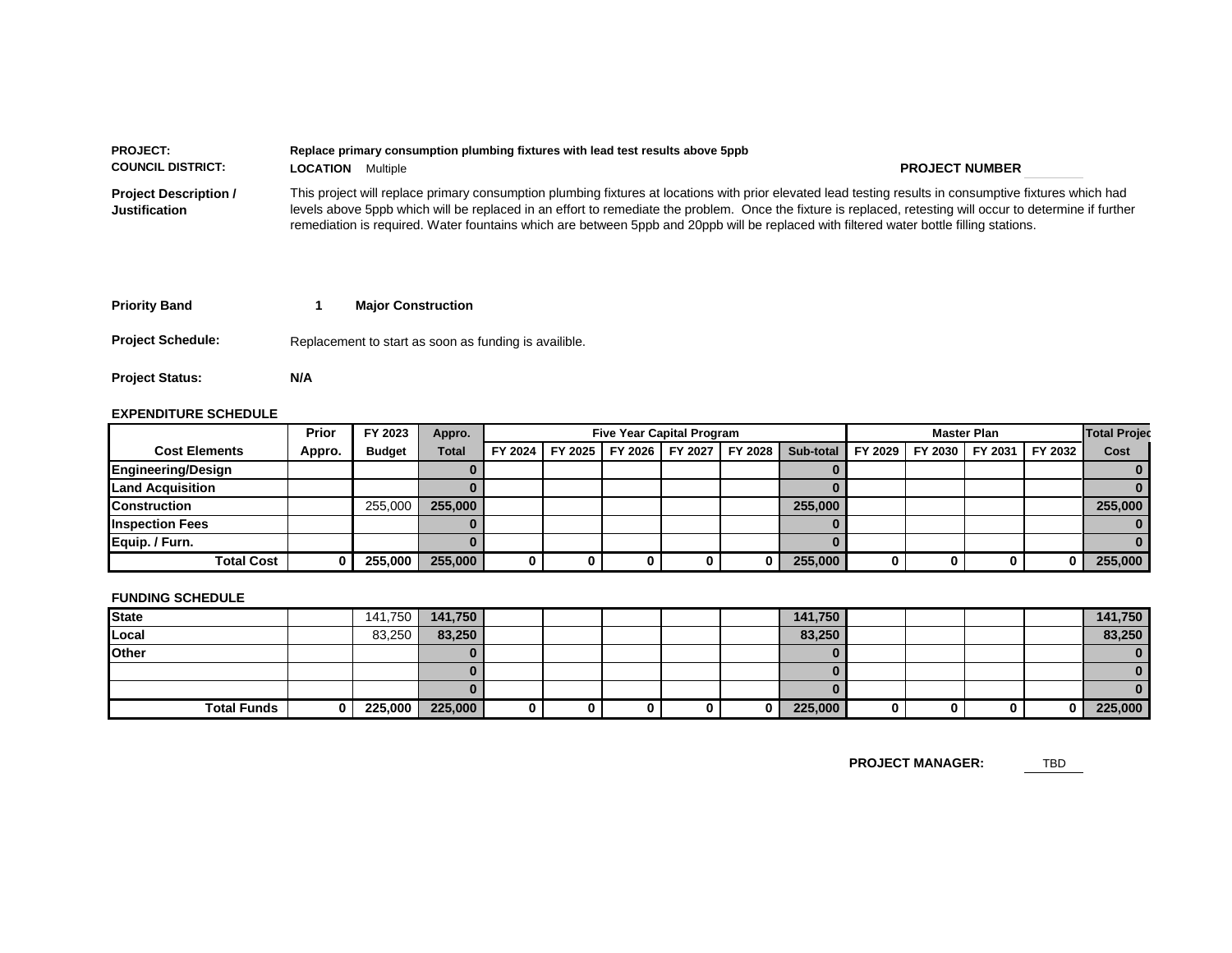## Consumptive Fixtures From 5 - 20 ppb Lead

### 2018 to 2019

| School                                                 | <b>Lead Result</b> |  |  |  |  |  |  |  |  |
|--------------------------------------------------------|--------------------|--|--|--|--|--|--|--|--|
| <b>Abingdon Elem</b>                                   |                    |  |  |  |  |  |  |  |  |
| Drinking Fountain in 101 B                             | 6.94               |  |  |  |  |  |  |  |  |
| Teachers Lounge Drinking Fountain                      | 14.6               |  |  |  |  |  |  |  |  |
| Media Center Left Office 110 A Drinking Fountain       | 11.3               |  |  |  |  |  |  |  |  |
|                                                        |                    |  |  |  |  |  |  |  |  |
| Aberdeen High                                          |                    |  |  |  |  |  |  |  |  |
| A 124 Sink, Back Wall, Second Left HE                  | 6.28               |  |  |  |  |  |  |  |  |
| A 124 Sink, Back Wall, Right HE                        | 6.55               |  |  |  |  |  |  |  |  |
| A 124 Sink, Second Left HE                             | 6.68               |  |  |  |  |  |  |  |  |
| A 124 Sink, Back Wall, Third Left HE                   | 7.4                |  |  |  |  |  |  |  |  |
| A 124 Sink, Left HE                                    | 9.12               |  |  |  |  |  |  |  |  |
| Oudoor Concession Stand, Kitchen Sink                  | 9.44               |  |  |  |  |  |  |  |  |
| A 124 Sink, Back Wall, Left HE                         | 13                 |  |  |  |  |  |  |  |  |
|                                                        |                    |  |  |  |  |  |  |  |  |
| <b>Aberdeen Middle</b>                                 |                    |  |  |  |  |  |  |  |  |
| Teacher Planning Sink                                  | 5.84               |  |  |  |  |  |  |  |  |
| Double Sink Back Wall, Second Left                     | 7.07               |  |  |  |  |  |  |  |  |
| Health Suite Restroom Sink Back, Right                 | 7.93               |  |  |  |  |  |  |  |  |
| Drinking Fountain Across from Teacher Planning         | 15.5               |  |  |  |  |  |  |  |  |
|                                                        |                    |  |  |  |  |  |  |  |  |
| <b>Bel Air Elem</b>                                    |                    |  |  |  |  |  |  |  |  |
| D Pod, Left Fountain, 4th Grade                        | 11.9               |  |  |  |  |  |  |  |  |
| C Pod Left Fountain, 3rd Grade                         | 12                 |  |  |  |  |  |  |  |  |
| E Pod Left Fountain, 5th Grade                         | 16.1               |  |  |  |  |  |  |  |  |
|                                                        |                    |  |  |  |  |  |  |  |  |
| Bel Air High                                           |                    |  |  |  |  |  |  |  |  |
| Room B205 Refrigerator Ice Machine                     | 8.3                |  |  |  |  |  |  |  |  |
| Storage Closet A203/A205 Refrigerator with Cold Water  | 9.99               |  |  |  |  |  |  |  |  |
| Storage Closet A203/A205 Refrigerator with Ice Machine | 14.7               |  |  |  |  |  |  |  |  |
| <b>Bel Air Middle</b>                                  |                    |  |  |  |  |  |  |  |  |
| Drinking Fountain by Health Suite, Left                | 5.67               |  |  |  |  |  |  |  |  |
|                                                        |                    |  |  |  |  |  |  |  |  |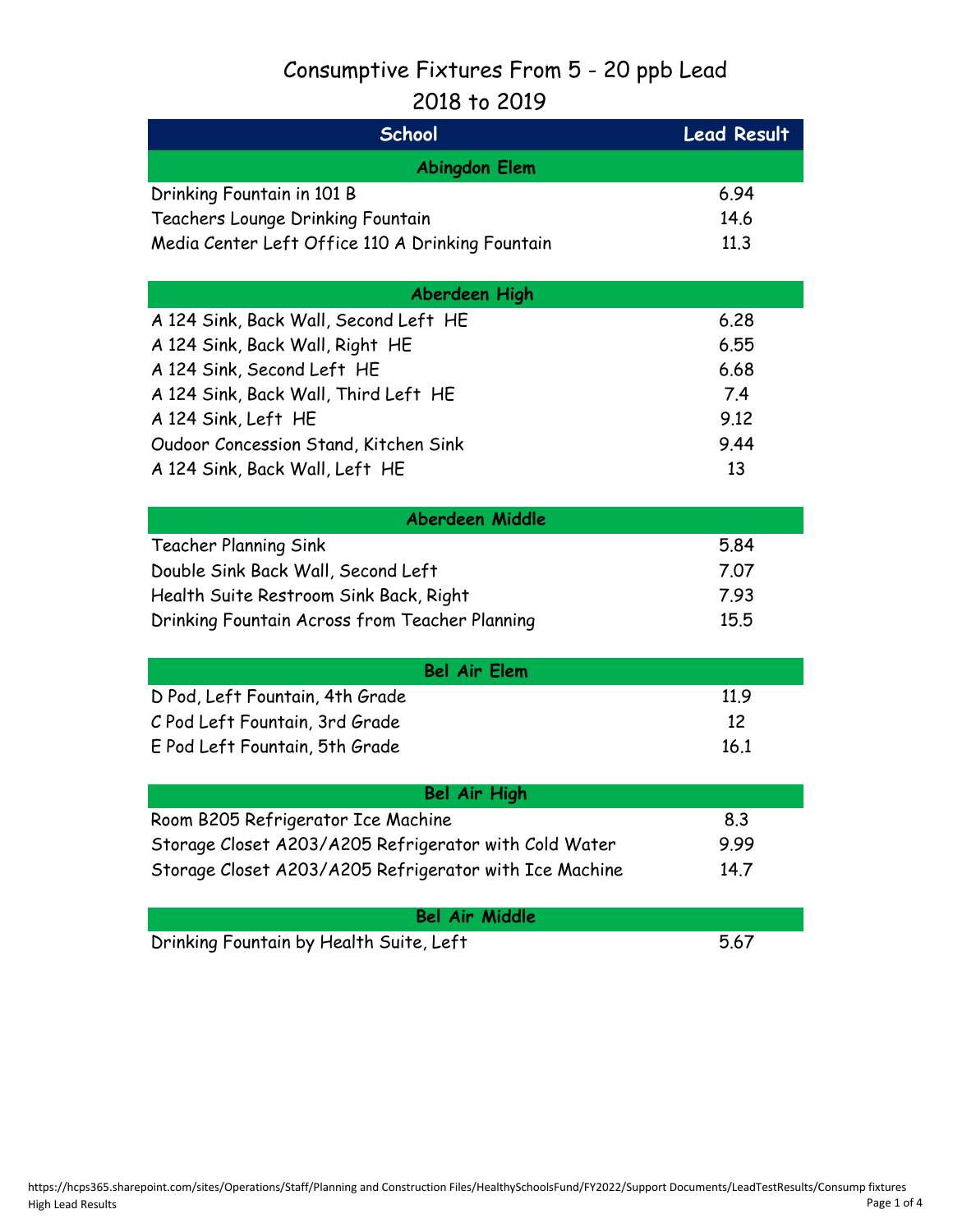## Consumptive Fixtures From 5 - 20 ppb Lead

## $2018 + 2010$

| <b>CUIO 10 CUIS</b>                                |                    |  |  |  |  |  |  |  |  |
|----------------------------------------------------|--------------------|--|--|--|--|--|--|--|--|
| <b>School</b>                                      | <b>Lead Result</b> |  |  |  |  |  |  |  |  |
| Center for Educ. Opp. / Swan Creek                 |                    |  |  |  |  |  |  |  |  |
| Health Suite Room 117 Sink                         | 5.5                |  |  |  |  |  |  |  |  |
| Drinking Fountain Outside 141                      | 6.84               |  |  |  |  |  |  |  |  |
| Drinking Fountain Across from 118                  | 8.09               |  |  |  |  |  |  |  |  |
| Drinking Fountain Girls Locker Room                | 16.6               |  |  |  |  |  |  |  |  |
| 112 Drinking Fountain                              | 5.77               |  |  |  |  |  |  |  |  |
| 132 Drinking Fountain                              | 7.55               |  |  |  |  |  |  |  |  |
| 131 Drinking Fountain                              | 9.63               |  |  |  |  |  |  |  |  |
| C Milton Wright                                    |                    |  |  |  |  |  |  |  |  |
| Sink for Ice Machine, 189                          | 10.3               |  |  |  |  |  |  |  |  |
| Drinking Water Fountain, in Pod, Across from 116   | 13.6               |  |  |  |  |  |  |  |  |
|                                                    |                    |  |  |  |  |  |  |  |  |
| <b>Church Creek Elem</b>                           |                    |  |  |  |  |  |  |  |  |
| Room 224 Drinking Fountain                         | 16.6               |  |  |  |  |  |  |  |  |
| Darlington Elem.                                   |                    |  |  |  |  |  |  |  |  |
| Drinking Fountain Across from CR 10                | 12.5               |  |  |  |  |  |  |  |  |
|                                                    |                    |  |  |  |  |  |  |  |  |
| <b>Edgewood High</b>                               |                    |  |  |  |  |  |  |  |  |
| Food Lab, Center Room in Front Area                | 5.7                |  |  |  |  |  |  |  |  |
| C106 Sink, Fourth Left                             | 7.57               |  |  |  |  |  |  |  |  |
| C106 Sink, Fourth Right                            | 8.8                |  |  |  |  |  |  |  |  |
| Concession, Lower Level fountain, right            | 9.32               |  |  |  |  |  |  |  |  |
| Food Lab, Across C111 Center Room, Back Right Sink | 9.42               |  |  |  |  |  |  |  |  |
| C110, Across from C116, Fourth Left                | 10.9               |  |  |  |  |  |  |  |  |
| Food Lab, Across C111 Center Room, Back Left Sink  | 11.1               |  |  |  |  |  |  |  |  |
|                                                    |                    |  |  |  |  |  |  |  |  |

| <b>Edgewood Middle</b> |      |
|------------------------|------|
| Large Kettle, Left     | 6.01 |
| 22 Drinking Fountain   | 6.5  |
| 16 Drinking Fountain   | 6.95 |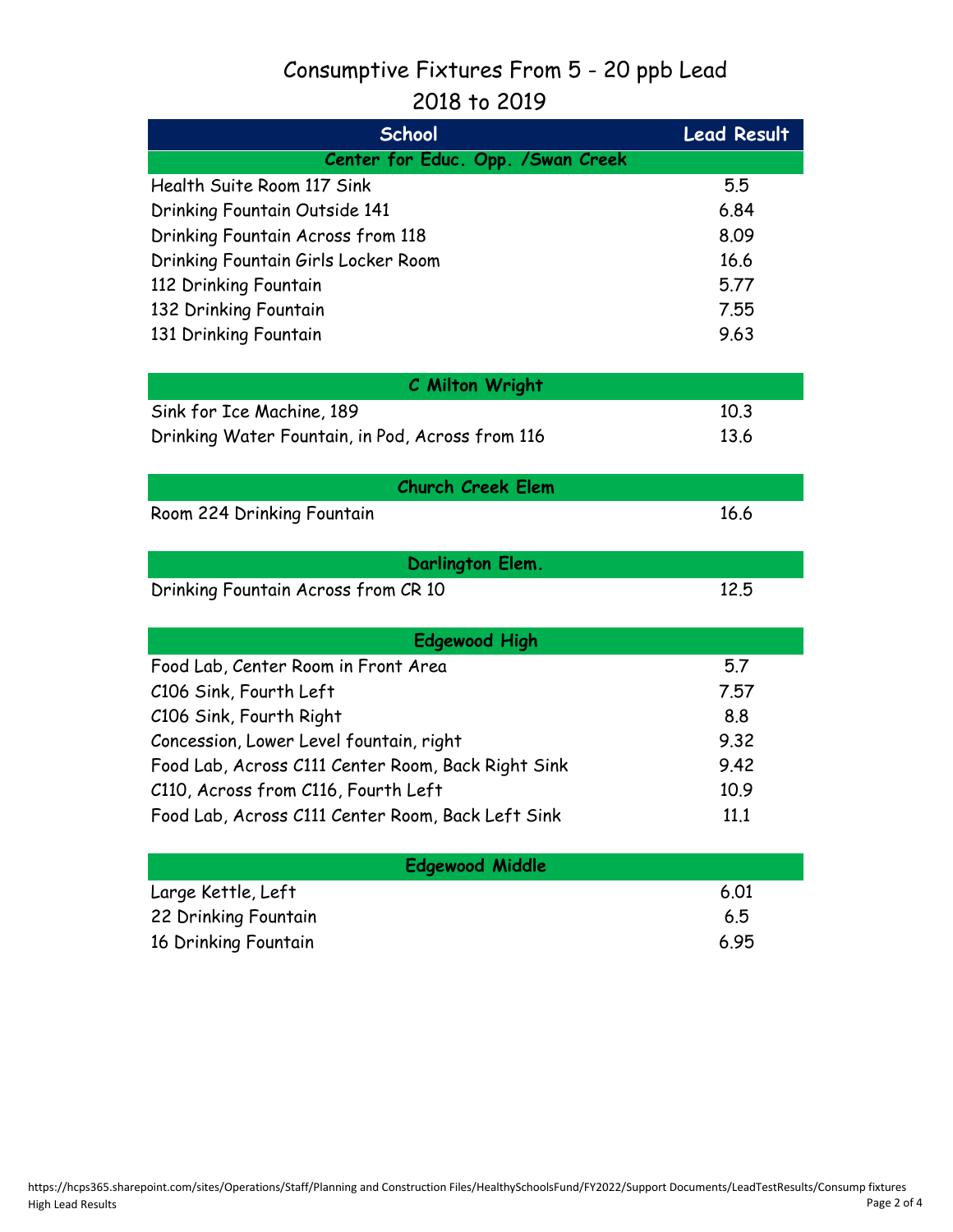## Consumptive Fixtures From 5 - 20 ppb Lead

### 2018 to 2019

| <b>School</b>                                   | <b>Lead Result</b> |
|-------------------------------------------------|--------------------|
| George Lisby/Hillsdale Elem                     |                    |
| Drinking Fountain Across from CR 2              | 6.04               |
| Room 19 Drinking Fountain                       | 6.93               |
| Room 4 Drinking Fountain                        | 8.42               |
|                                                 |                    |
| <b>Homestead Elem</b>                           |                    |
| Drinking Fountain Across from 5 C               | 9.66               |
| Sink in Kitchen Next to Dishroom                | 16.6               |
| Room 1 Drinking Fountain                        | 5.74               |
| Room 17 Drinking Fountain                       | 5.78               |
| Room 10 Drinking Fountain                       | 6.49               |
| Room 3 Drinking Fountain                        | 6.59               |
| Room 24 Drinking Fountain                       | 7.43               |
| Room 18 Drinking Fountain                       | 14.3               |
|                                                 |                    |
| <b>Wakefield Elem</b>                           |                    |
| Kitchen Sink on Backwall Next to restroom, Left | 5.59               |
| Kitchen Sink on Backwall Next to Office, Right  | 6.36               |
| Room 23 Drinking Fountain                       | 5.61               |
| Conference Room Drinking Fountain               | 6.56               |
| Room 14 Drinking Fountain                       | 6.69               |
| Art Room Drinking Fountain                      | 7.04               |
| Room 22 Drinking Fountain                       | 7.94               |
| Room 24 Drinking Fountain                       | 8,22               |
| Guidance Office Drinking Fountain               | 11.2               |
| Room 19 Drinking Fountain                       | 15.5               |
|                                                 |                    |
|                                                 |                    |
| Hall's Cross Roads Elem                         |                    |
| Kitchen Sink, Back Wall, Right                  | 6.54               |
| K3 Fountain                                     | 10.6               |
|                                                 |                    |
| <b>Havre de Grace Elem</b>                      |                    |

Drinking Fountain in K Building Computer Lab 13.7 Drinking Fountain in Storage Room in K Building 16.6